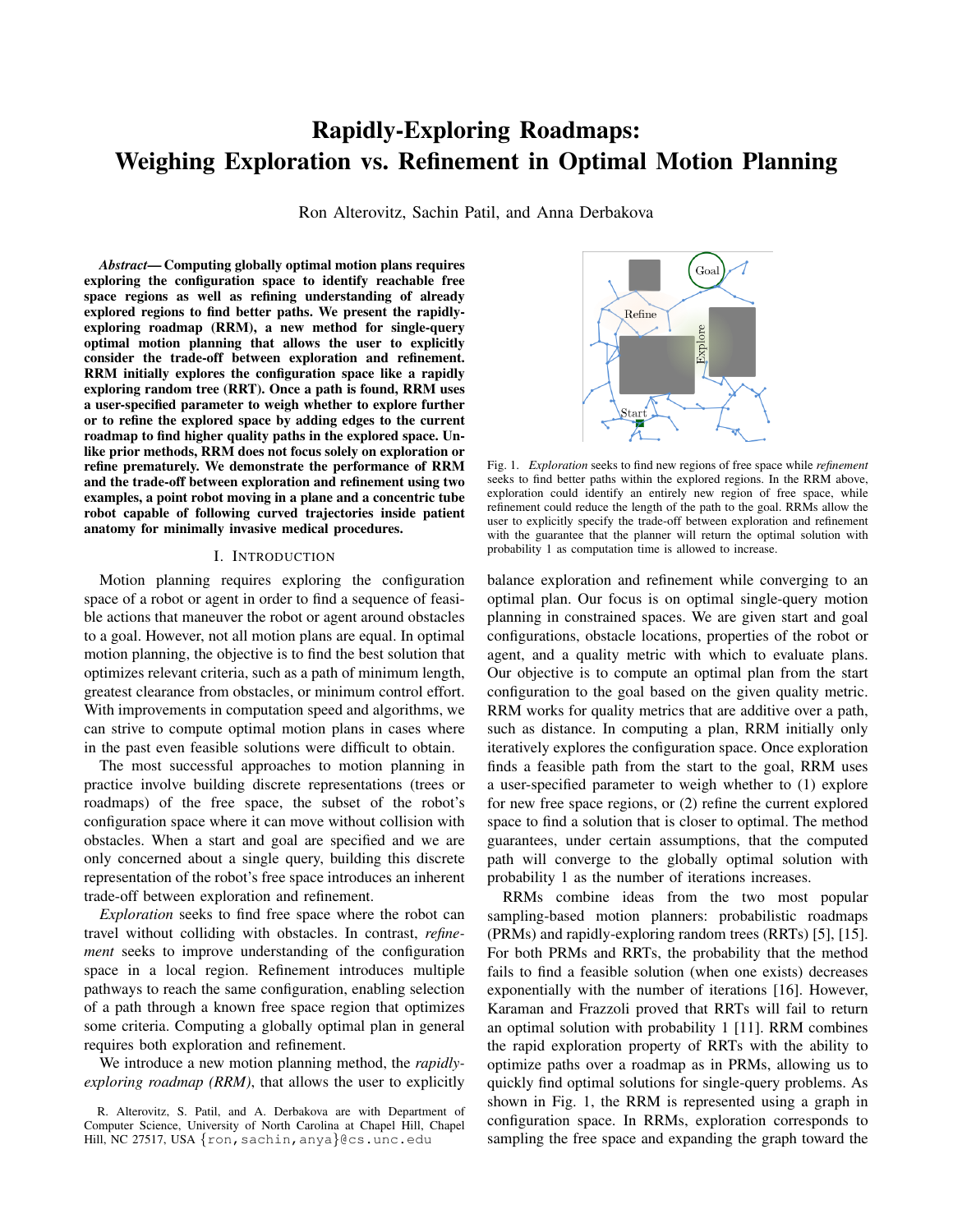sample in an RRT, tree-like manner. Refinement corresponds to connecting existing samples using additional edges to build a roadmap over which an optimal path can be selected.

Since collision detection in complex environments is a computationally expensive step in sampling-based planning, RRM strives to minimize collision checks and avoid any duplication. This is facilitated by separating exploration from refinement; there is more benefit in refining nodes along a path to the goal than nodes on explored sub-trees that cannot reach the goal. This is in contrast to prior sampling-based methods such as the original PRM [12] and to more recent optimal methods such as RRT\* [11] that deterministically perform collision detections in all explored regions of the configuration space regardless of whether these regions can be part of the final optimal solution.

We first demonstrate the potential of RRM for a point robot moving on a plane. We then apply RRM to compute motion plans for a concentric tube robot, a device composed of nested nitinol tubes that can be controlled to follow curved paths through open air. These devices have the potential to assist physicians performing minimally invasive surgical procedures in constrained anatomical spaces such as the trachea and bronchi. By explicitly considering the trade-off between exploration and refinement, RRM can provide physicians with the flexibility to best utilize available computation time based on the task at hand.

## II. RELATED WORK

Randomized motion planning algorithms such as RRTs and PRMs have become increasingly popular in recent years [5], [15]. Single-query planners such as RRTs [16] focus purely on exploration and make no effort at refinement, a necessary step for computing optimal motion plans. Variants of the RRT algorithm have employed heuristics to optimize the quality of the solution during planning [25], [6] but do not provide optimality guarantees. Multi-query planners such as PRMs [12] explore (via sampling) and refine (via adding multiple edges per sample) at every iteration but result in unnecessary exploration of the entire configuration space and a large number of wasteful collision checks for single-query problems. Extensions such as Fuzzy PRM [19], Lazy PRM [2], and C-PRM [24] perform exploration and refinement as distinct phases of the planning process, but do not balance the two within a unified framework. RRM combines the benefits of RRTs and PRMs and allows balancing exploration and refinement.

Guided exploration strategies in the workspace and configuration space have been successfully used to bias future samples [7], [1], [9], [27], [4], [10]. Many of these strategies could be directly incorporated into the exploration iterations of RRMs. Rickert et al. [21] propose an exploring/exploiting tree (EET) to balance between exploration of the configuration space and exploiting the results of exploration using potential fields but do not consider path optimality. Many post-processing methods have been developed to improve the quality of jerky, unoptimized paths typically obtained from randomized planners [3], [13], [8], [20]. These approaches are tailored for a specific criterion and only refine the path within its homotopy class. In contrast, our approach computes, in the limit, an optimal path across homotopy classes without requiring a post-processing refinement step.

Karaman and Frazzoli [11] propose an extension of the RRT algorithm called RRT\* to provide optimality guarantees. The RRT\* algorithm constantly refines, resulting in unnecessary collision checks for pathways that have little or no chance of reaching the goal. Our approach can be thought of as a lazy variant of the RRT\* algorithm that refines pathways starting from homotopic solutions that reach the goal to decrease the number of collision checks while still retaining optimality guarantees.

A different set of approaches that offer optimality guarantees apply graph search algorithms (such as A\*) over a discretization of the configuration space [15], [17]. These methods only ensure optimality up to the discretization resolution, and the computational complexity grows exponentially with the dimensionality of the configuration-space.

#### III. ALGORITHM

# *A. Notation and Problem Definition*

Let  $C \in \mathbb{R}^d$  be the configuration space of the robot and  $\mathcal{C}_{\text{free}} \subseteq \mathcal{C}$  denote the subspace of the configuration space for which the robot is not in collision with an obstacle. Let  $q \in \mathcal{C}$  denote a configuration of the robot. The RRM planner requires as input the start configuration of the robot,  $q_{\text{init}}$ and a set of goal configurations,  $Q_{\text{goal}} \subseteq C_{\text{free}}$ .

Similar to motion planning algorithms like PRM and RRT, RRM requires as input the definition of the certain problemspecific functions. Given a set of configurations  $V$  and any two configurations  $q_1, q_2 \in V$ , collision free $(q_1, q_2)$ returns false if the path (computed by a local planner [5]) from  $q_1$  to  $q_2$  collides with an obstacle and true otherwise. The function  $cost(q_1, q_2)$  specifies the cost associated with moving between two configurations  $q_1$  and  $q_2$ , which can equal control effort, Euclidean distance, or any problem-specific user-specified metric. The function nearest neighbor $(V, q)$  returns the nearest neighbor to configuration  $q$  using some distance metric and nearest neighbors $(V, q)$  returns a set of neighbors within some distance of  $q$ . We note that for computational efficiency, the distance metric used by the nearest neighbor functions does not necessarily have to equal the metric used by the cost function.

The objective of standard motion planning is to find a path  $\Pi$  :  $(q_0, q_1, q_2, \ldots, q_{end})$  such that  $q_0 = q_{init}$  and  $q_{end} \in$  $Q_{\text{goal}}$  and  $\Pi$  lies in  $C_{\text{free}}$ . The objective of optimal motion planning is to find a feasible path such that the cost of the path is minimized, where the cost of a path is defined to be the summation or maximum of the costs of sequential pairs of configurations along the path Π.

The RRM algorithm also requires an additional parameter,  $w_{\text{refine}}$ , that weighs exploration versus refinement. Setting this parameter to 0 results in exploration only, which is equivalent to a standard RRT. Setting this parameter to 1 causes the RRM to refine immediately whenever possible,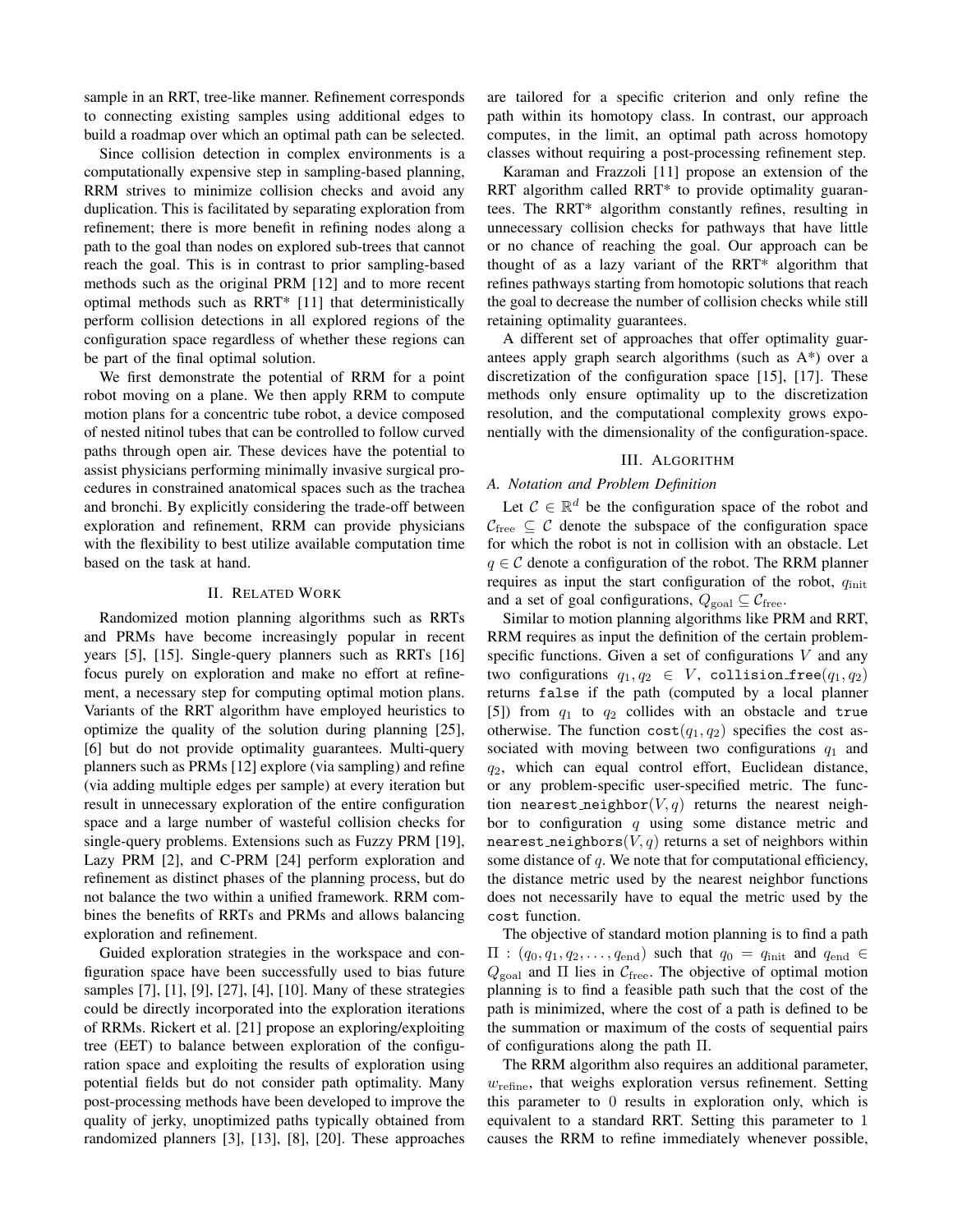Alg. 1 RRM plan: Build the RRM data structure and compute a path.

### Input:

 $q_{\text{init}}$ : initial configuration,  $Q_{\text{goal}}$ : goal region  $d_{\text{sten}}$ : maximum size of edge for RRT expansion  $w_{\text{refine}}$ : weight of refinement relative to exploration,  $w_{\text{refine}} \in [0, 1)$ 

## Output:

P: Sequence of configurations defining a collision-free path from  $q_{\text{init}}$  to  $q \in Q_{\text{goal}}$ 

| 1  | counter $\leftarrow 0$                                                   |
|----|--------------------------------------------------------------------------|
| 2  | $V \leftarrow \{q_{\text{init}}\}$                                       |
| 3  | $prev[q_{init}] \leftarrow nil$                                          |
| 4  | counter_add[ $q_{\text{init}}$ ] $\leftarrow$ nil                        |
| 5  | counter_refine[ $q_{\text{init}}$ ] $\leftarrow$ nil                     |
| 6  | $E \leftarrow \emptyset: U \leftarrow \emptyset: S \leftarrow \emptyset$ |
| 7  | do                                                                       |
| 8  | $w \leftarrow$ uniform random number in range[0, 1]                      |
| 9  | if $ U  = 0$ or $w \geq w_{\text{refine}}$                               |
| 10 | RRM_explore()                                                            |
| 11 | else                                                                     |
| 12 | $RRM_refine()$                                                           |
| 13 | end if                                                                   |
| 14 | <b>until</b> user stops process                                          |
| 15 | $P \leftarrow$ shortest path in weighted directed graph                  |
|    | $G=(V,E)$                                                                |
| 16 | return $P$                                                               |
|    |                                                                          |

which slows does the exploration process. As discussed in Sec. III-D, appropriately setting  $w_{\text{refine}}$  will guarantee that RRM will return the optimal plan with probability 1 as the number of iterations increases.

#### *B. RRM Algorithm*

The RRM R is defined by the tuple G, where  $G = (V, E)$ is a weighted directed graph with vertices  $V$  and weighted edges E. A vertex represents a configuration as well as additional information that will be described below. The graph is directed because we do not assume that moving from  $q_i$  to  $q_j$  is equivalent to moving from  $q_j$  to  $q_i$  (e.g. moving forward may incur a different cost from moving in reverse).

We build the RRM using the algorithm RRM plan defined in Alg. 1. Initially, the vertex set V contains only  $q_{\text{init}}$ . The algorithm also maintains two global lists:  $U$  and  $S$ .  $U$  is the set of vertices that should be refined but have not yet been refined. S is the set of vertices that have already been refined. The algorithm then enters a loop. If  $U$  is not empty, then the algorithm explores the configuration space with probability  $1 - w_{\text{refine}}$  or refines the RRM with probability  $w_{\text{refine}}$ . The algorithm iterates until the user stops the process.

The exploration algorithm RRM explore, defined in Alg. 2, proceeds similarly to an iteration of the original RRT algorithm [15]. The algorithm generates a sample config-

#### Alg. 2 RRM explore: Expand a RRM by exploring.

#### Input:

Global variables  $G = (V, E)$ , prev,  $d_{\text{step}}$ ,  $U$ ,  $S$ , counter add, counter refine, and counter from RRM\_plan Output:  $G = (V, E)$ , prev, U, counter add, counter refine, and counter are updated 1  $q_{\text{sample}} \leftarrow$  a randomly chosen configuration from  $\mathcal{C}_{0}^{(n)}$ 2  $q_{\text{near}} \leftarrow \texttt{nearest\_neighbor}(V, q_{\text{sample}})$ 3  $q_{\text{new}} \leftarrow$  the point along the straight line from  $q_{\text{near}}$  to  $q_{\text{sample}}$  that is at most distance  $d_{\text{step}}$  away from  $q_{\text{near}}$ 4 if collision free( $q_{\text{near}}, q_{\text{new}}$ ) 5  $V \leftarrow V \cup \{q_{\text{new}}\}$ 6  $E \leftarrow E \cup \{(q_{\text{near}}, q_{\text{new}}, \text{cost}(q_{\text{near}}, q_{\text{new}})\}\$ 7 prev $[q_{\text{new}}] \leftarrow q_{\text{near}}$ 8 **if**  $q_{\text{new}} \in Q_{\text{goal}}$ 9 RRM mark $(q_{\text{new}})$ 10  $Q_{\rm goal} \leftarrow Q_{\rm goal} \cup \{q_{\rm new}\}$ 11 end if 12 if  $q_{\text{near}} \in S$ 13 RRM mark $(q_{\text{new}})$ 14 end if 15 counter\_add[ $q_{\text{new}}$ ]  $\leftarrow$  counter + + 16 counter\_refine $[q_{\text{new}}] \leftarrow \infty$ 17 end if 18 return

uration  $q_{\text{sample}}$ , which in our implementation is a uniform random sample from  $C$ . We find the sample's nearest neighbor  $q_{\text{near}}$  in V. We then consider the edge that extends from  $q_{\text{near}}$  toward  $q_{\text{sample}}$  up to a distance of  $d_{\text{step}}$ , which is a user-specified constant. We define this edge as  $(q_{\text{near}}, q_{\text{new}}, \text{cost}(q_{\text{near}}, q_{\text{new}}))$ . If this edge is collision free, we add the new vertex  $q_{\text{new}}$  to V and the new edge to G.

If the newly added  $q_{\text{new}}$  is inside  $Q_{\text{goal}}$ , then we have found a new feasible path from  $q_{init}$  to the goal. This new feasible path may be in a new homotopic class, so we mark for refinement all vertices on that path by adding them to U. (We note that for computational efficiency we only need to backtrack from  $q_{\text{new}}$  until we reach the first vertex in S or U, adding vertices to U along the way.) We also add  $q_{\text{new}}$ to  $U$  if its edge connects it to a vertex that is in  $S$  since this new vertex is already adjacent to a refined vertex. This procedure is handled by Alg. 3.

The refinement algorithm RRM refine, defined in Alg. 4, randomly selects a configuration  $q_{refine}$  from U to refine. The algorithm then finds the nearest neighbors of  $q_{\text{refine}}$ and saves them to the set  $Q_{\text{near}}$ . In our implementation, nearest neighbors returns all vertices within distance  $d_{\text{step}}$  since we assume that  $d_{\text{step}}$  is the maximum distance edge for which we are willing to conduct a collision check.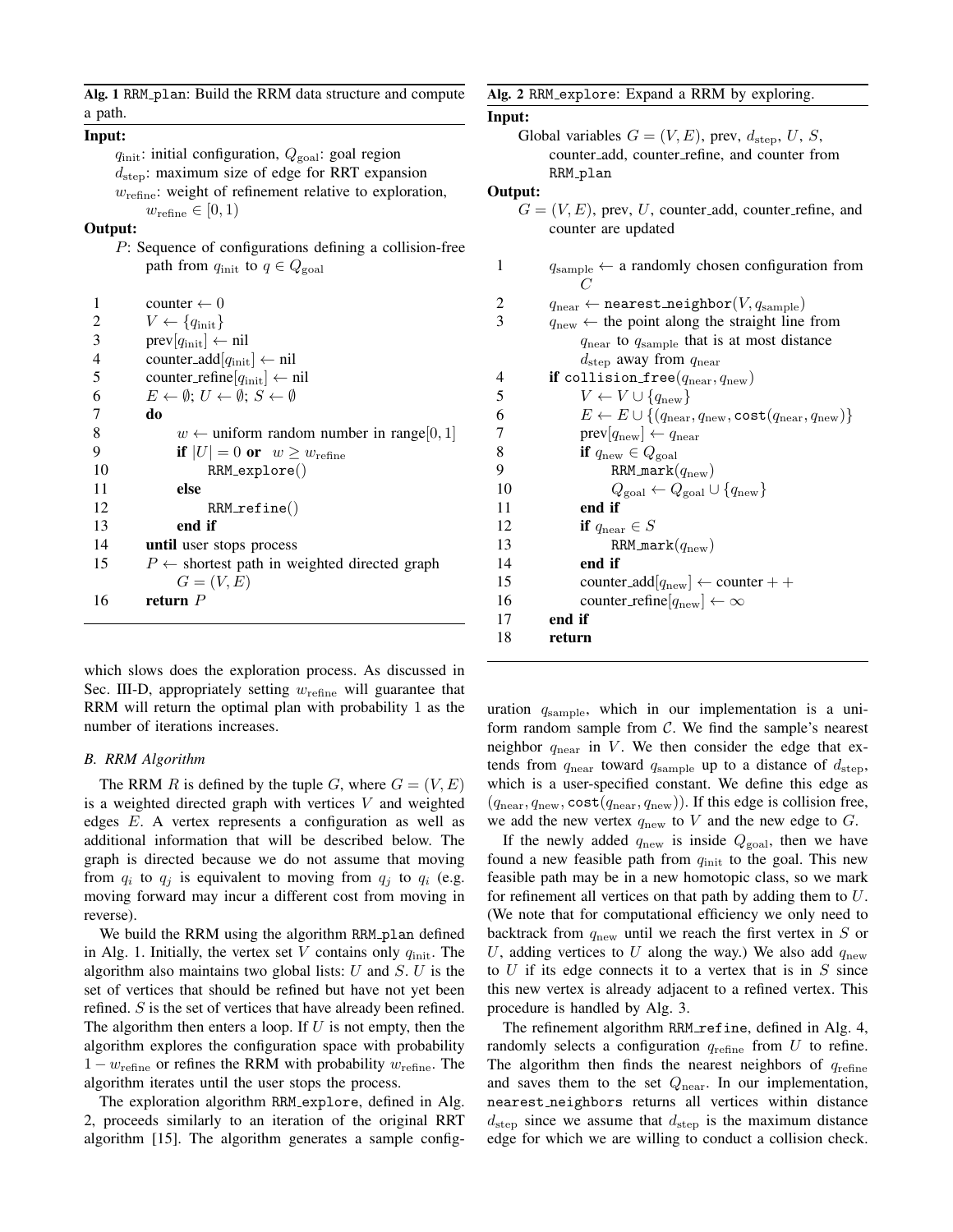Alg. 3 RRM mark: Mark a path from a given configuration to  $q_{\text{init}}$  for refinement.

#### Input:

q: configuration Global variables  $G = (V, E)$ , prev, U, and S from RRM\_plan

# Output:

Global variable  $U$  (the set of vertices waiting to be refined) is updated

|               | while $q \notin S$ and $q \notin U$ and $q \neq \text{nil}$ |
|---------------|-------------------------------------------------------------|
| $\mathcal{D}$ | $U \leftarrow U \cup \{q\}$                                 |
| 3             | $q \leftarrow \text{prev}[q]$                               |
| 4             | end while                                                   |
| -5            | return                                                      |
|               |                                                             |

We alternatively can define a distance that decreases as the number of vertices increases, as in Karaman et al. [11]. For each configuration  $q_{\text{near}}$  in  $Q_{\text{near}}$ , the algorithm checks if the edge from  $q_{refine}$  to  $q_{near}$  is collision-free and adds the edge if possible. In doing this, we want to avoid duplicating collision checks. We only call collision free if both the following conditions are met:

- 1) The vertex  $q_{\text{near}}$  was not already refined (i.e.  $q_{\text{near}} \notin$ S) or was refined before vertex  $q_{refine}$  was added. We handle the latter check in  $O(1)$  computation time by introducing a global counter. The global counter is initialized at 0 and is incremented each time a vertex is added or refined. Using vectors counter add and counter refine, we maintain the appropriate counter values for each vertex.
- 2) The edge was not already checked for collisions during the exploration stage. The algorithm already performed a collision check from  $prev[q]$  to q when adding q to the graph.

By only checking collisions for edges that meet both of the above criteria, we guarantee that each edge that should be checked for collision is examined exactly once. We repeat the above for the opposite direction edge from  $q_{\text{near}}$  to  $q_{\text{refine}}$ . After an edge is added, we also check if the vertices should be marked for refinement and added to set  $U$  using the same requirements as during RRM explore.

The algorithm RRM<sub>-plan</sub> iterates and adds configurations and edges to the graph until the user stops the process. The algorithm then computes and returns the shortest path in the RRM graph using the user-specified cost metric.

# *C. Computational Complexity*

Let  $k$  be the number of iterations that RRM plan executes before computing the shortest path. We note that  $|V| \leq k$  since at most k vertices can be added to the graph, corresponding to the case where we always explore and each exploration results in a collision-free edge being added to the graph. We also note  $O(|E|) \le O(k^2)$ . In

Alg. 4 RRM\_refine: Expand a RRM by adding edges around a configuration.

Input: Global variables  $G = (V, E), Q_{\text{goal}}$ , prev, counter refine,  $U$ ,  $S$ , and counter from RRM plan Output: Global variables  $G = (V, E), U, S$ , counter refine, and counter are updated 1  $q_{\text{refine}} \leftarrow$  randomly chosen configuration from U<br>2  $Q_{\text{near}} \leftarrow$  nearest neighbors(V,  $q_{\text{refine}}$ ) 2  $Q_{\text{near}} \leftarrow \text{nearest-neighbors}(V, q_{\text{refine}})$ <br>3 **for each**  $q_{\text{near}} \in Q_{\text{near}}$ for each  $q_{\text{near}} \in Q_{\text{near}}$ 4 **if**  $(q_{\text{near}} \notin S \text{ or } \text{counter\_refine}[q_{\text{near}}])$  $<$  counter\_add $[q_{\text{refine}}]$ ) and  $(q_{\text{near}} \notin Q_{\text{goal}} \text{ or } q_{\text{refine}} \notin Q_{\text{goal}})$ 5 if  $prev[q_{near}] = q_{refine}$ 6 RRM mark $(q_{\text{near}})$ 7 **else if** collision\_free( $q_{\text{refine}}, q_{\text{near}}$ ) 8  $E \leftarrow E \cup \{(q_{\text{refine}}, q_{\text{near}},$  $cost(q_{refine}, q_{near}))\}$ 9 RRM mark $(q_{\text{near}})$ 10 end if 11 if  $prev[q_{refine}] = q_{near}$ 12 RRM mark $(q_{\text{near}})$ 13 **else if** collision free $(q_{\text{near}}, q_{\text{refine}})$ 14  $E \leftarrow E \cup \{(q_{\text{near}}, q_{\text{refine}},$  $cost(q_{near}, q_{refine}))$ 15 RRM mark $(q_{\text{near}})$ 16 end if 17 end if 18 end for 19 counter\_refine[ $q_{\text{refine}}$ ]  $\leftarrow$  counter + + 20  $U \leftarrow U \setminus \{q_{\text{refine}}\}$ 21  $S \leftarrow S \cup \{q_{\text{refine}}\}$ 22 return

practice,  $|E|$  will be dependent on the exact implementation of nearest neighbors.

Let  $D$  be the computational complexity of detecting if a collision occurs as the robot moves between two configurations for a distance up to  $d_{\text{step}}$ . We note that D grows for environments with more complex obstacles and is dependent on the collision detection algorithm used. Although RRM refine and RRM explore make multiple calls to RRM mark, no vertex is ever marked more than once. Thus, the total computational complexity of RRM mark over the entire execution of RRM build is capped at  $O(|V|)$ . Also, we can implement constant-time access to  $U$  and  $S$  by storing these sets as lists and including pointers to entries in those lists from each vertex in the graph. Hence, RRM explore and RRM refine called by RRM plan have an asymptotic expected complexity of  $O(|V|D)$  using brute-force nearest neighbor searching. If nearest neighbors is restricted to balls of volume proportional to  $\log |V|/|V|$  [11] and kdtrees or BBD-trees for nearest neighbor searching, then the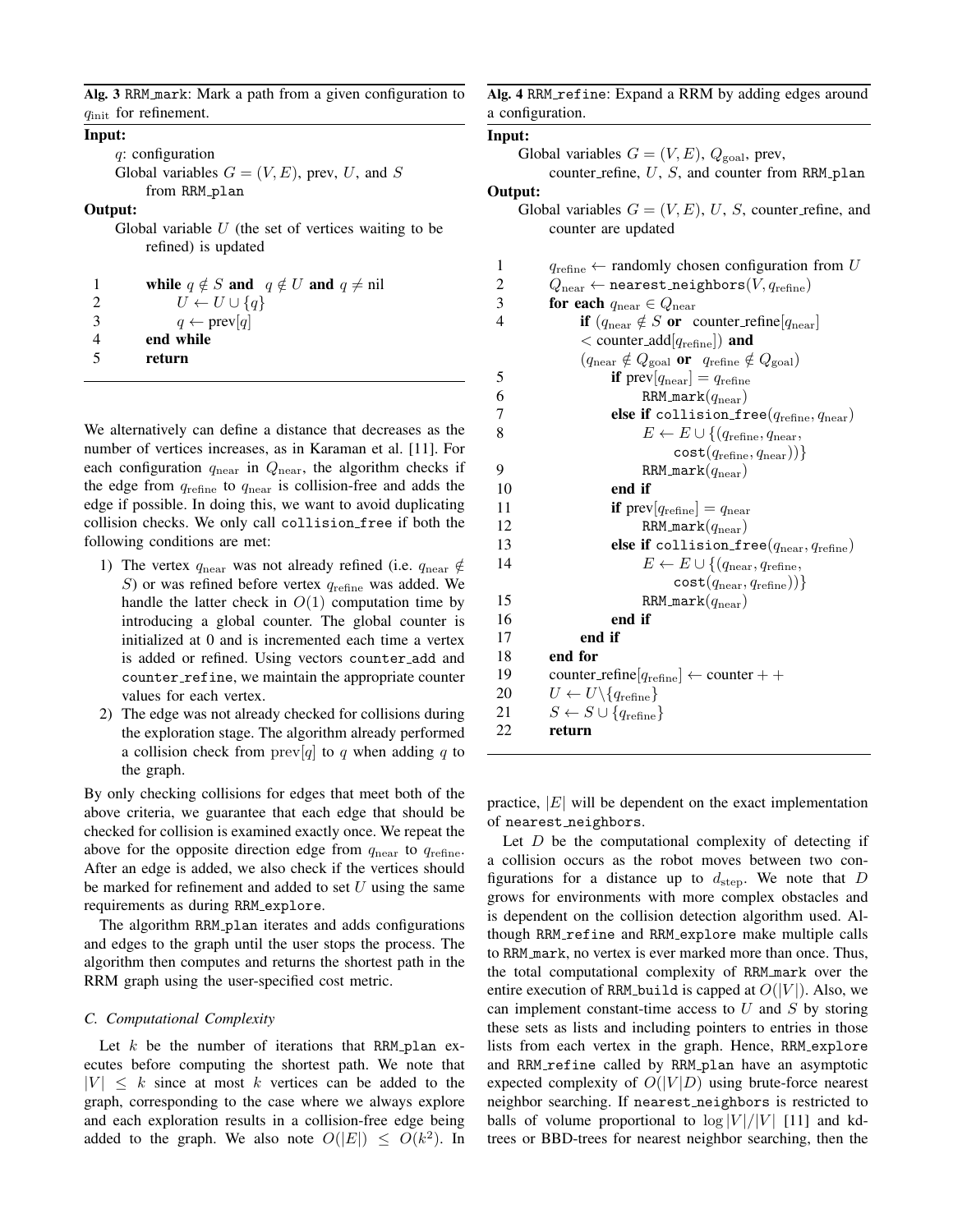complexity is  $O(\log |V| \exp d + D \log |V|)$ .

The search at the end of RRM<sub>-plan</sub> has computational complexity  $O(|V| \log |V|)$  for Dijkstra's algorithm or other similar shortest path algorithms, although this is dominated by the prior  $k$  iterations. Hence, the algorithm RRM plan has a total computational complexity of  $O(k^2D)$  for brute force nearest neighbor searching and an asymptotic expected complexity of  $O(k \log k \exp d + kD \log k)$  when nearest neighbors are restricted to balls as specified above.

In comparison, the computational complexity of an RRT is  $O(k^2 + kD)$  for brute-force nearest neighbor searching and  $O(k \log k \exp d + kD)$  for kd-trees or BBD-trees. The only computational complexity overhead of RRM relative to RRT is the additional collision detections for the extra edges, which is required for optimal motion planning. The worst case complexity of RRM is equivalent to the worst case complexity of RRT\* [11] when explicitly considering the cost of collision checks but not counting the linear complexity of propagating shortest paths during RRT\* iterations that rewire the tree.

# *D. Discussion*

RRM retains the desirable exploration rate of the RRT algorithm due to its RRT-like exploration. In addition, the cost of an RRM path converges to the optimal feasible cost with probability 1 under certain conditions as the number of iterations increases. This property is the result of RRM creating a connected graph with multiple pathways to any configuration. For  $w_{\text{refine}} > 0.5$  and when searching for nearest neighbors in balls of radius  $d_{step}$ , as the number of uniform random samples approaches infinity the resulting RRM graph will be connected in the connected free space containing the start configuration. The optimal cost path will lie in this graph and will be discovered by the RRM algorithm as the number of iterations approaches infinity. A detailed analysis that considers obstacles in the configuration space as well as nearest neighbor balls that shrink with iteration count is provided by Karaman and Frazzoli [11]. Related methods have also been used for analyzing PRMs [14].

For convergence to optimality, we require that the set of vertices yet to be refined, U, does not grow at an unbounded rate. For  $w_{\text{refine}} > 0.5$ , the expected rate at which configurations are removed from U when  $|U| > 0$  is greater than the expected rate at which configurations are added, thus guaranteeing convergence. For  $w_{\text{refine}} \leq 0.5$ , our results presented below look promising but more investigation is needed to assess optimality guarantees.

Just as with RRTs, the effectiveness of RRM for a particular problem is dependent on the parameter  $d_{\text{step}}$ . Low  $d_{\text{step}}$ can result in an excessive number of configurations being added to the graph, which slows the method. A large  $d_{\text{step}}$ can result in a large number of edges colliding with obstacles. As with RRTs, we can consider a variable  $d_{\text{step}}$  obtained by extending edges dynamically until collision [15].

Unlike prior methods which implicitly impose a weighting between exploration and refinement, RRM allows the user to select the weighting. For  $w_{\text{refine}} = 0$ , the RRM is equivalent



(c)  $w_{\text{refine}} = 0.5$ 

Fig. 2. (a) RRM for  $w_{\text{refine}} = 0.0$ , where the method is equivalent to an RRT and only explores the space. Although the space is well explored by 800 iterations, the resulting path is suboptimal due to the lack of refinement to take advantage of the exploration. (b) RRM for  $w_{\text{refine}} = 0.2$ . The method explores less of the space than the RRT, but the small amount of refinement finds a near-optimal solution by 800 iterations that is homotopic to the true optimal solution. (c) RRM for  $w_{\text{refine}} = 0.5$ , where exploration and refinement are balanced and the method converges toward the optimal solution.

to an RRT and only explores the configuration space. For  $w_{\text{refine}} = 1$ , the RRM is equivalent in the limit to RRT\*, although RRM does not begin refinement until an initial solution is found in order to improve algorithm performance when little computation time is available. In future work, we will investigate automatically setting and tuning the weighting. In particular, we will investigate the impact of narrow passages, which require comparatively more exploration, on the optimal setting of  $w_{\text{refine}}$ . We will also consider approaches that compare the decrease in entropy (increase in information) [4] between recent exploration and refinement steps to determine which step is more likely to decrease entropy.

#### IV. IMPLEMENTATION AND EVALUATION

We apply the RRM framework to two problems. The first problem, which we describe in Sec. IV-A, is to find a path for a point robot moving on a plane amongst obstacles. We then apply RRM in Sec. IV-B to compute motion plans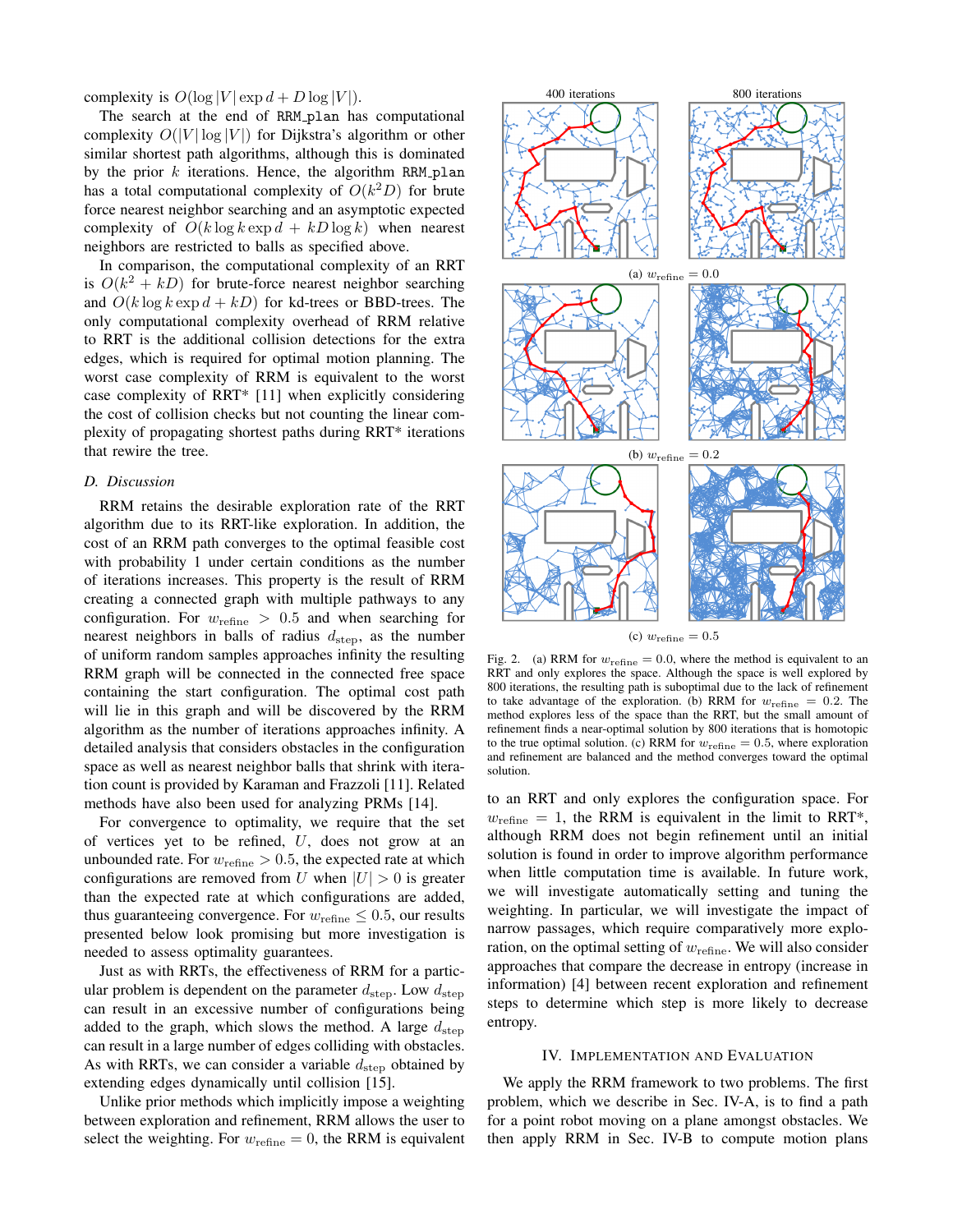

Fig. 3. For the point robot example, we show the ratio of the cost of the computed plan relative to ground-truth optimality for different values of  $w_{\text{refine}}$ , averaged over 100 runs. We also show the number of vertices refined, which is correlated to collision detection effort, and the total computation time for roadmap construction and computing shortest paths. By focusing refinement along known pathways to the goal, small amounts of refinement can result in close to optimal plans and require much less computation time.

for a concentric tube robot capable of following curved trajectories. All experiments were performed on a 2.2 GHz Intel Core 2 Duo laptop.

#### *A. RRM for a Point Robot*

We consider a holonomic point robot that moves on a plane. We define the workspace as a rectangle and define obstacles as polygons.

We execute the RRM algorithm for different weights of  $w_{\text{refine}}$  between 0 and 1 and show example runs in Fig. 2. In Fig. 3, we show the ratio of the cost of the computed plan relative to ground-truth optimality averaged over 100 runs. The results converge toward the optimal solution for low values of  $w_{\text{refine}}$ . Since RRM focuses refinement along known pathways to the goal, small amounts of refinement can result in close to optimal plans even for values of  $w_{\text{refine}}$ as low as 0.1, at the benefit of only spending time refining a small fraction of the sampled vertices.

We also show the number of vertices refined, which is correlated to collision detection effort, as well as computation times. For an equal number of iterations, increasing  $w_{\text{refine}}$ requires more computation time since the computational cost of a refinement operation is greater than an exploration operation. Combining the results in the cost ratio graph and the computation time graph suggests that refinement can be used sparingly (e.g. use a low value of  $w_{\text{refine}}$ ) to obtain near optimal solutions at substantially lower computation cost than continual refinement as is done in RRT\*.

# *B. RRM for a Concentric Tube Robot*

To demonstrate the potential of RRM for higher dimensional configuration spaces, we apply RRM to a concentric tube robot. These needle-like robots are composed of nested nitinol tubes and can be controlled to follow curved paths through open air as well as soft tissues [26], [23], [18]. These devices have the potential to assist physicians in performing minimally invasive surgical procedures by maneuvering through constrained anatomical spaces to provide surgical access to clinical targets previously inaccessible using needle-like devices.

Each tube of the concentric tube robot, which consists of a straight transmission segment followed by a pre-bent segment, can be telescoped and axially rotated with respect to the other tubes. A device containing  $N$  tubes thus has 2N degrees of freedom. As the tubes rotate and translate within one another, the global shape of the device changes. We compute this shape (i.e. forward kinematics) using a model that considers the stiffness and torsional energy of the interacting tubes and minimizes energy [22].

Unlike bevel-tip steerable needles that have been well studied, the motion of concentric tube robots cannot be modeled with high accuracy solely using the tip pose since the entire shaft shape changes with each configuration change [22]. Prior work on motion planning for concentric tube robots has not considered these global shape changes [18].

As a proof-of-concept, we apply RRM to a  $N = 3$ -tube robot as shown in Fig. 4. We consider a tubular environment with protrusions, inspired by what a physician would encounter when performing targeted biopsies or localized radiation cancer treatment in the trachea or bronchi. We consider the objective of minimizing robot motion, which we quantify by the integral of the distance moved by evenly spaced points along the robot's shaft. We plan to consider other objectives, such as maximizing clearance from obstacles, in future work. We note that this single-query motion planning problem is not well suited for a PRM solution due to the highly constrained workspace; over 80% of configuration space samples are in collision due to contact with the cylinder, and hence are not feasible from the given start configuration.

We executed the RRM algorithm for 5000 iterations for  $w_{\text{refine}} = 0$ , 0.2, and 0.5, which required 33, 61, and 73 seconds, respectively. The objective values for  $w_{\text{refine}} = 0.2$ and  $w_{\text{refine}} = 0.5$  were both 32.1% better than the RRT equivalent  $w_{\text{refine}} = 0$ . For 10,000 iterations, the objective value for the RRT equivalent did not change and the values for  $w_{\text{refine}} = 0.2$  and  $w_{\text{refine}} = 0.5$  were 39.6% and 40.2% better than the RRT equivalent, respectively. Computation times in seconds increased to 86 for  $w_{\text{refine}} = 0$ , 166 for  $w_{\text{refine}} = 0.2$ , and 183 for  $w_{\text{refine}} = 0.5$ . We illustrate snapshots of a plan in Fig. 4.

#### V. CONCLUSION

Computing globally optimal motion plans requires exploring the configuration space to identify reachable free space regions as well as refining understanding of already explored regions to find better paths. We presented the rapidlyexploring roadmap (RRM), a new method for single-query